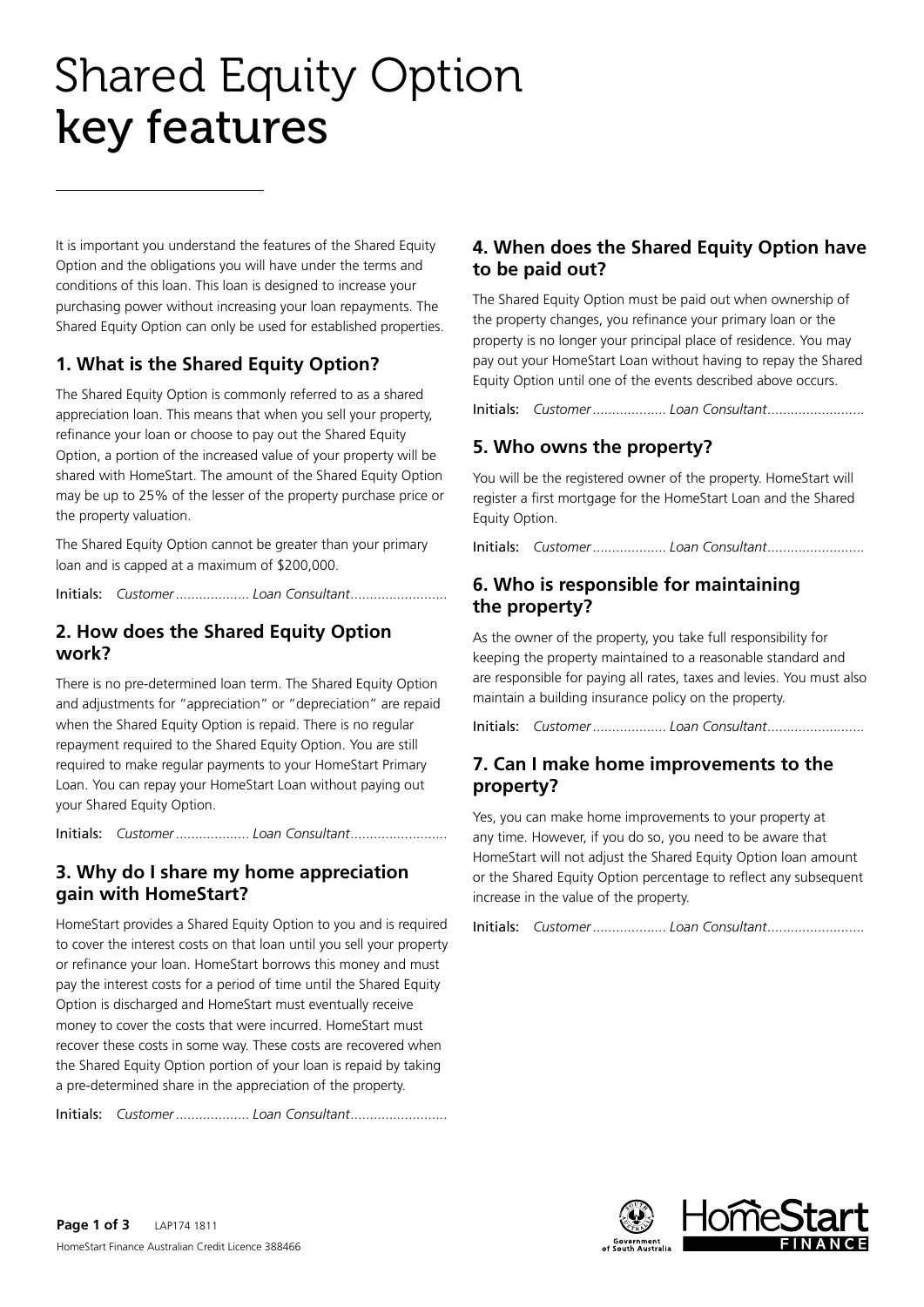### **8. Do I have to live in the property or can I use it as an investment property?**

The property must be your principal place of residence - so, no you cannot use it as an investment property. If you decide to tenant or operate a business from the property, HomeStart must be informed and the Shared Equity Option must be repaid in full.

Initials: *Customer ................... Loan Consultant .........................*

# **9. Are there any other fees?**

A fee applies if you wish to restructure the loan at a later date.

Initials: *Customer ................... Loan Consultant .........................*

# **10. Can I pay a voluntary payment to the Shared Equity Option?**

Yes, a minimum of \$10,000 at any time, however a valuation is required. The value determined is then used to calculate the effect of the lump sum voluntary payment on the reduction of HomeStart's share.

Initials: *Customer ................... Loan Consultant .........................*

# **11. Can I pay out my Shared Equity Option at any time?**

Yes, you can choose to payout the Shared Equity Option at any time, should you sell the property or refinance with another lender.

Initials: *Customer ................... Loan Consultant .........................*

# **12. How is the pay-out figure calculated?**

When you advise HomeStart that you wish to repay the Shared Equity Option, the amount you need to repay to HomeStart will be determined with reference to a property valuation or sale price, whichever is higher. The value of the appreciation or depreciation will then be applied to your Shared Equity Option balance to determine the pay-out figure. The value of the appreciation or depreciation is applied to the Shared Equity Option as a percentage of the purchase price or valuation of the property (whichever is less)\* when the loan is settled, so that HomeStart can calculate its share of any appreciation gain or loss as set out in the following example.

Initials: *Customer ................... Loan Consultant .........................*

# **13. What happens if I disagree with the property valuation?**

You can query the content, value or results of a valuation used to determine the calculation of the amount of appreciation share. You have the right to request another independent valuation from HomeStart's panel of valuers.

Initials: *Customer ................... Loan Consultant .........................*

# **Borrower declaration**

I declare that I have read, fully understand and accept the key features of the HomeStart Shared Equity Option.

| Signature  | Signature  |  |
|------------|------------|--|
| Print name | Print name |  |
| Date       | Date       |  |

#### **Loan consultant declaration**

I **INSTERNATE CONSTRANT OF A HAVE EXPLAINED A** declare that I have explained the features of the Shared Equity Option to the above borrower(s) and the effect of property appreciation and depreciation on the amount owing to HomeStart Finance when the borrower(s) pay-out the Shared Equity Option.

Signature

Date  $\frac{1}{2}$ / $\frac{1}{2}$